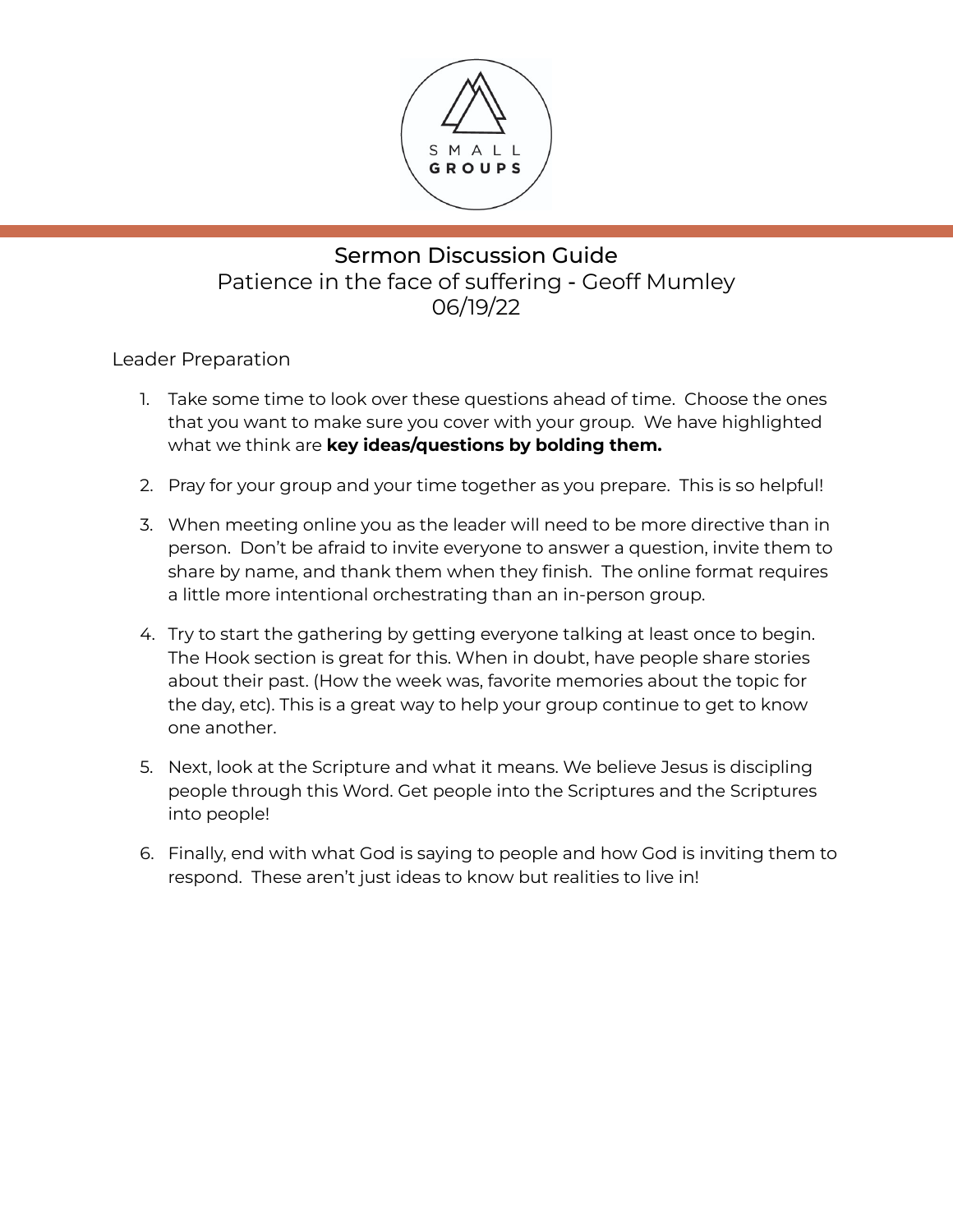

# Sermon Discussion Guide Patience in the face of suffering - Geoff Mumley 06/19/22

### Hook - Getting to know one another

- How is everyone doing this week? This could also be an icebreaker question related to the topic for discussion.
- Share a time when you were waiting or hoping for something.
- Spend a few minutes recognizing Juneteenth.
	- This could be; learning some history, watching a short video, have someone share what Juneteenth means to them, or something else.

#### Book - Scripture

- Read the scripture, and discuss a few questions to understand **what the text is saying**.
- **- Read James 5:7-12**
- Remember from last week and look at the surrounding verses. What is the context of the people God is speaking to?
- What are James' instructions in the midst of their suffering?
- What does James say they are supposed to wait for?

#### Look - Connections to our world today

- This section focuses on the implications about **what this text means** about what's wrong in the world, about trusting God, about who God is, etc.
- What is the good news that James is preaching in this passage?
- What metaphor does James use in this passage? What could it have meant to his original audience?
- Why do you think James included verses 9 and 12 in the middle of his encouragements to persevere?